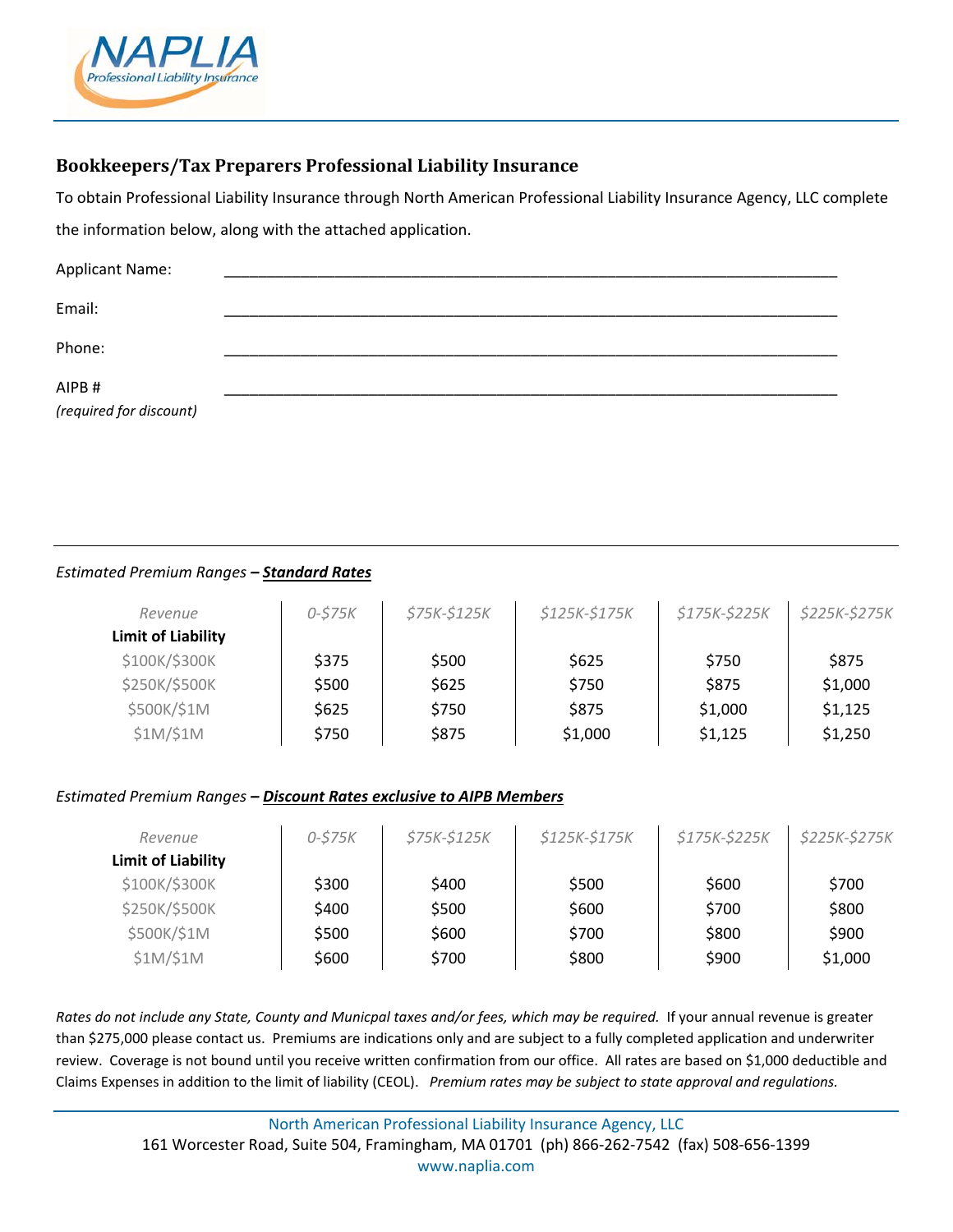

## **Send the completed application to Courtney Foley at NAPLIA:**

Fax: **1‐508‐656‐1399**

Email: **courtneyf@naplia.com**

Should you have any questions please do not hesitate to contact us toll‐free: **1‐866‐262‐7542**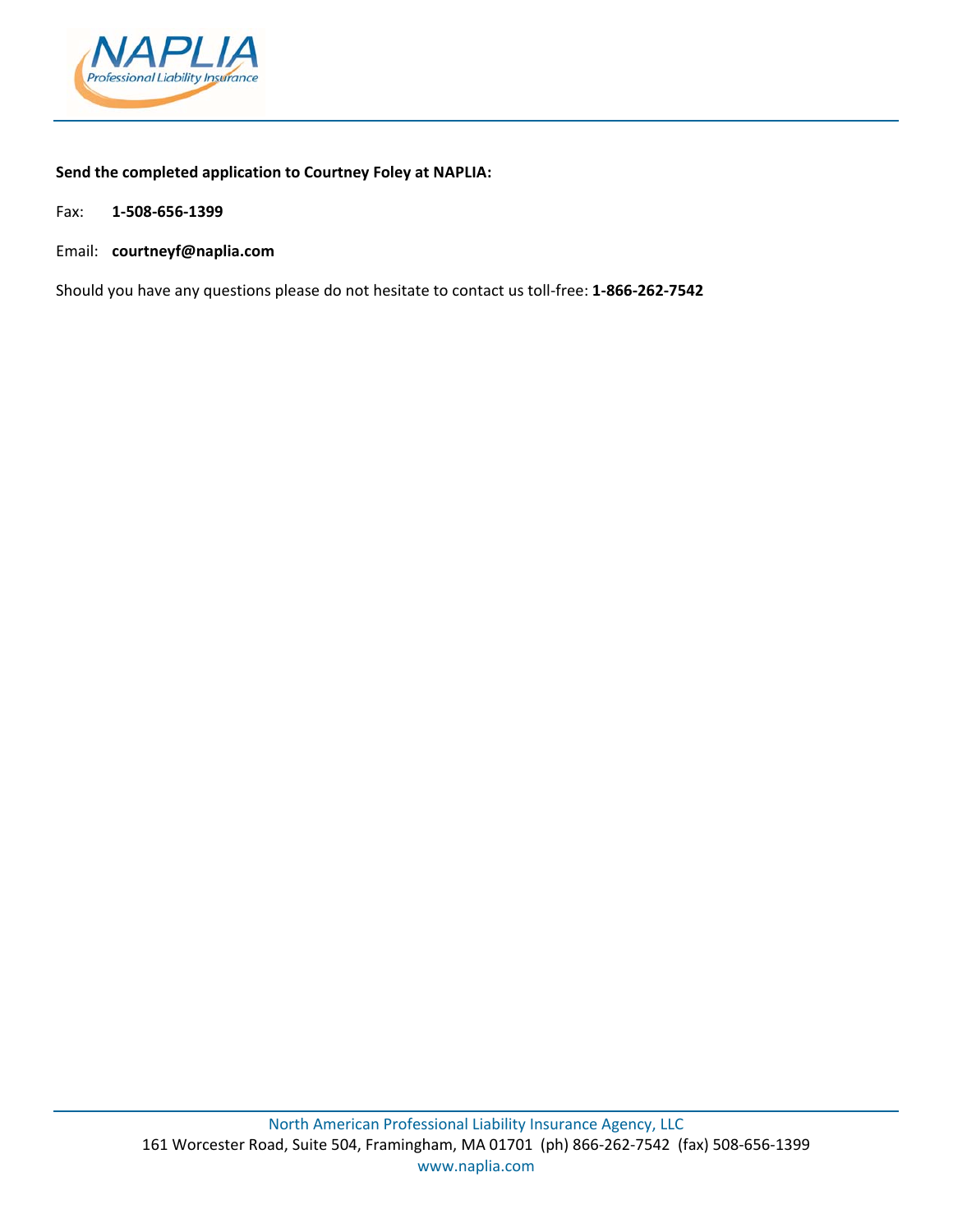

*Hanover Professional Portfolio*

*Accountants Professional Liability Insurance*

*Small Firm Questionnaire\_\_\_\_\_\_\_\_\_\_\_\_\_\_\_\_\_* 

*Underwritten by The Hanover Insurance Company*

**THIS QUESTIONNAIRE IS FOR A POLICY WHICH PROVIDES COVERAGE ON A CLAIMS-MADE BASIS. SUBJECT TO ITS TERMS, THIS POLICY APPLIES ONLY TO CLAIMS FIRST MADE AGAINST THE INSUREDS DURING THE POLICY PERIOD OR ANY APPLICABLE EXTENDED REPORTING PERIOD. THE LIMIT OF LIABILITY CAN BE COMPLETELY EXHAUSTED BY CLAIMS EXPENSES AND CLAIMS EXPENSES WILL BE APPLIED AGAINST THE DEDUCTIBLE. WE WILL HAVE NO LIABILITY FOR CLAIMS EXPENSES OR THE AMOUNT OF ANY JUDGEMENT OR SETTLEMENT IN EXCESS OF THE APPLICABLE LIMIT OF LIABILITY. PLEASE READ THE ENTIRE POLICY CAREFULLY.** 

|    |                                                                                                     |                                                                                                                       |                     | Date Established: Management Contains and Date Established: |
|----|-----------------------------------------------------------------------------------------------------|-----------------------------------------------------------------------------------------------------------------------|---------------------|-------------------------------------------------------------|
|    |                                                                                                     |                                                                                                                       |                     |                                                             |
|    | City____________________________County_______________________State:______________Zip_______________ |                                                                                                                       |                     |                                                             |
|    |                                                                                                     |                                                                                                                       |                     |                                                             |
| 4. | Email Address                                                                                       | <u> 1980 - Andrea State Barbara, amerikan personal di sebagai personal di sebagai personal di sebagai personal di</u> |                     |                                                             |
|    |                                                                                                     |                                                                                                                       |                     |                                                             |
|    | <b>6.</b> Fax:                                                                                      |                                                                                                                       | No Fax              |                                                             |
| 7. | Website:                                                                                            | <u> 1989 - Johann Barbara, martin amerikan personal (</u>                                                             | No Website          |                                                             |
|    | 8. Coverage Information:                                                                            |                                                                                                                       |                     |                                                             |
|    | Requested Limits Of Liability:                                                                      |                                                                                                                       |                     |                                                             |
|    | Per Claim / Aggregate (check options you wish quoted)                                               |                                                                                                                       |                     |                                                             |
|    | $\square$ \$100,000 / \$300,000                                                                     | $\square$ \$500,000 / \$1,000,000                                                                                     | Deductible: \$1,000 |                                                             |
|    | $\square$ \$250,000 / \$500,000                                                                     | $\square$ \$1,000,000/\$1,000,000                                                                                     |                     |                                                             |
|    |                                                                                                     |                                                                                                                       |                     |                                                             |

**Prior Acts Date**:\_\_\_\_\_\_\_\_\_\_\_\_\_\_\_\_\_\_\_\_\_\_\_ **Effective Date**:\_\_\_\_\_\_\_\_\_\_\_\_\_\_\_\_\_\_\_\_\_\_\_

**9.** Please provide Areas of Practice by percentages, total must equal 100%:

| <b>Bookkeeping</b>          | Quick Books** |  |
|-----------------------------|---------------|--|
| <b>Personal Tax Returns</b> | Consulting*   |  |
| <b>Business Tax Returns</b> | Other*        |  |
| Estate Tax                  |               |  |
| Compilations                | Total         |  |

\*\*Training,consulting and installation outside of bookkeeping

\*Please provide narrative:

(May be subject to additional premium and/or underwriting review)

Continue on separate sheet if necessary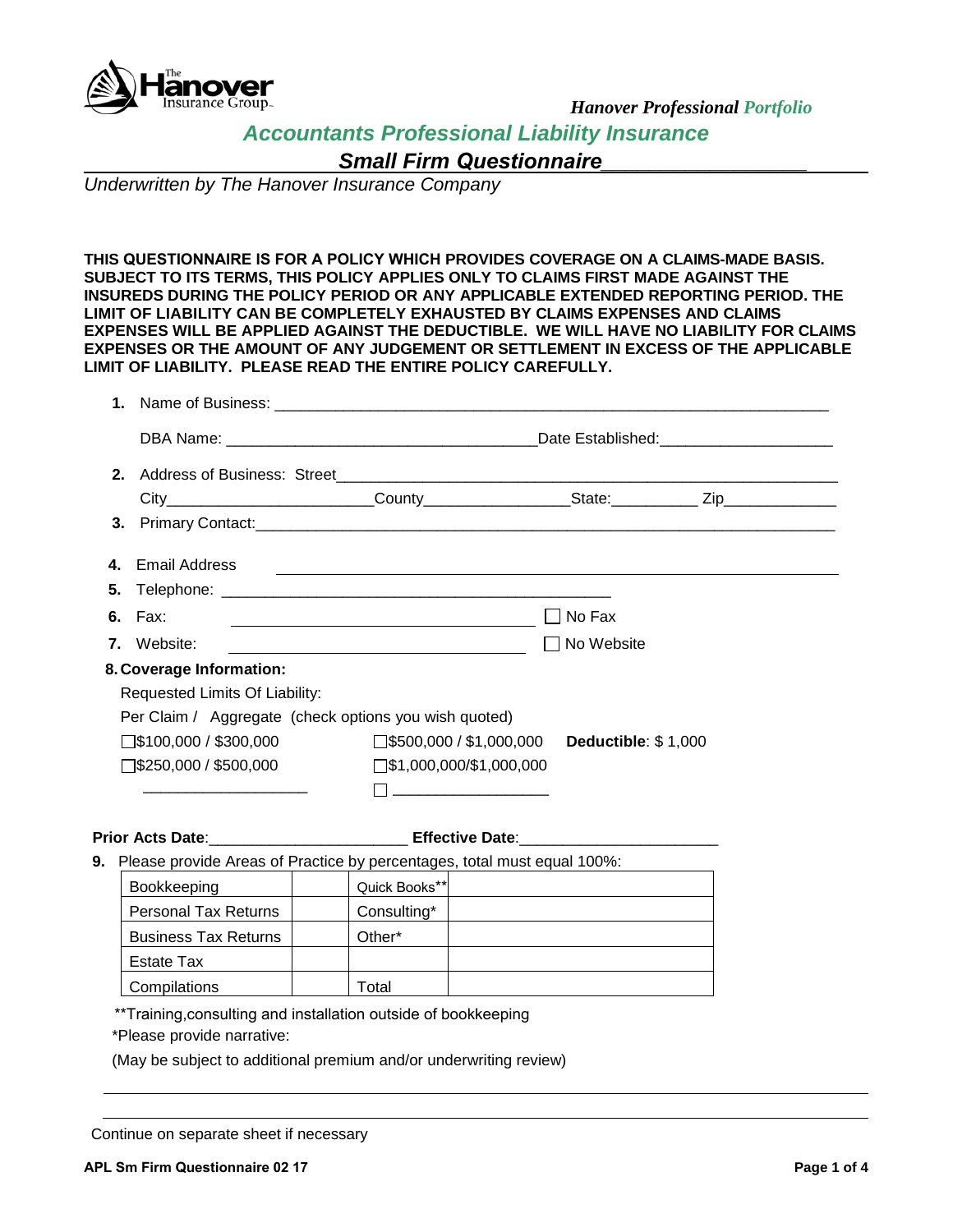| <b>10.</b> Total number of clients for the past year:                                      |                                 |           |
|--------------------------------------------------------------------------------------------|---------------------------------|-----------|
| 11. Please provide revenue details:                                                        |                                 |           |
| Current fiscal year estimate: \$                                                           | Previous fiscal year actual: \$ |           |
| <b>12.</b> Provide the total number of professional and clerical employees. Professionals: |                                 | Clerical: |

- **13.** After inquiry of all owners, partners, officers and professionals of the firm and firm affiliates, within the past **5 years** have any past or present personnel.
	- a) Been the subject of any regulatory or disciplinary investigation or inquiry (both formal and informal) or been suspended from practice? been suspended from practice?

 $\Box$  Yes  $\Box$  No

|  | b) Charged or pleaded guilty to, or indicated on a criminal charge? |
|--|---------------------------------------------------------------------|

**14**. (Question Not Applicable In Missouri) After inquiry of the Firm, have any claims or suits involving malpractice been made against the Firm, a predecessor Firm, a subsidiary or affiliate entity, any partner, stockholder and/or professional staff person in the past 5 years?  $\Box$  Yes  $\Box$  No

**15**. Is the Firm, after inquiry of stockholders, partners and employees, currently aware of any incidents, circumstances, disputes, fee problems, or employee problems, which may result in any claim being made against the Firm, its predecessors, subsidiaries, affiliates or any partner, stockholder or employee?  $\Box$  Yes  $\Box$  No.

## *If you answered "yes", to any parts of Questions #13, #14 and/or #15 complete the Claim/Incident Supplement.*

- **16.** Does the firm provide personal or estate tax returns to any individual or estates within annual income greater than \$10 million?  $\Box$  Yes  $\Box$  No If yes, you do not qualify for this program.
- **17.** Does the firm provide corporate tax returns to any business within annual sales greater than \$100 million?  $\Box$  Yes  $\Box$  No If yes, you do not qualify for this program.
- **18.** Do you currently carry professional liability insurance?  $\Box$  Yes  $\Box$  No. If yes, provide a copy of your current declarations page and any endorsement that excludes or modifies coverage.
- **19.** Does your firm or any owner, partner, or officer render professional services or conduct business (other than as disclosed in this application)?  $\Box$  Yes  $\Box$  No. If yes, provide full details.

| <b>NOTICE TO APPLICANT</b>                                                                                                                            |                   |                            |  |
|-------------------------------------------------------------------------------------------------------------------------------------------------------|-------------------|----------------------------|--|
| Are additional sheets attached?                                                                                                                       | l lYes I INo      |                            |  |
| 22. Does the firm use engagement letters or contracts for professional services?<br>If no, please provide details of your risk management guidelines. | Yes<br>$\Box$ Yes | l IN <sub>o</sub><br>l INo |  |
| 21. Do you maintain a calendar system to ensure the timely completion of reports, filings and tax returns?                                            |                   |                            |  |
| 20. Do you provide any professional services to any business (other than as disclosed in this application) that you<br>own, manage or control?        | Yes               | l INo                      |  |
|                                                                                                                                                       |                   |                            |  |

### **DECLARATIONS AND NOTICE**

**If you are aware of any incident, fact, circumstance, act or omission that could reasonably result in a professional liability claim against you or any insured listed in this questionnaire, you should immediately file a report with your current carrier.** 

The undersigned, acting on behalf of all Applicants, declares that the statements set forth in this Questionnaire are true and correct and that thorough efforts were made to obtain requested information from each and every Applicant proposed for this insurance to facilitate the proper and accurate completion of this Questionnaire.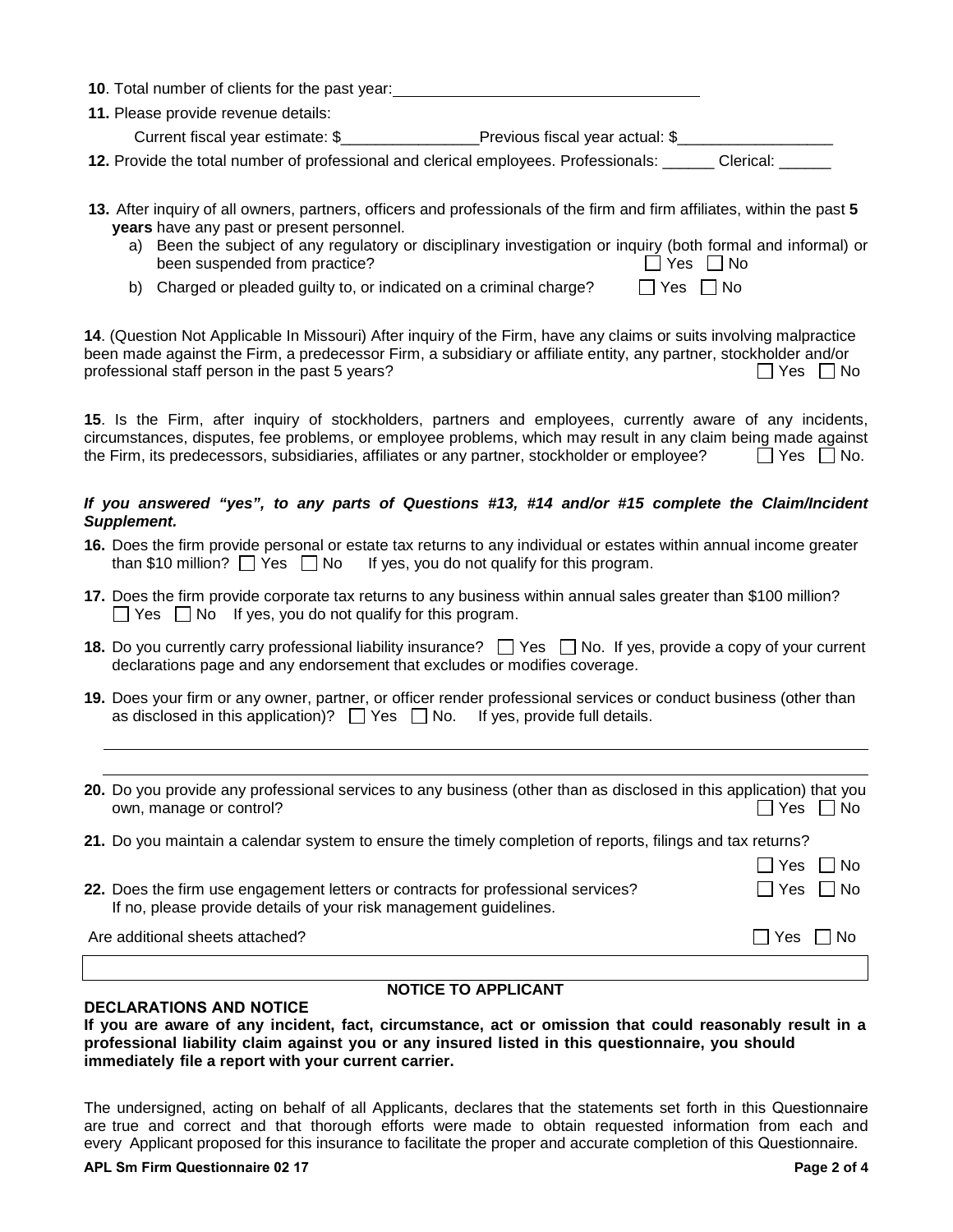The undersigned agrees that the information provided in this Questionnaire and any material submitted herewith are the representations of all the Applicants and are the basis for issuance of the insurance **policy** provided by **us**. Any material submitted with the Questionnaire shall be maintained on file (either electronically or paper) with **us.**

It is further agreed that:

- If any of the Applicants discover or becomes aware of any significant change in the condition of the Applicant's Organization between the date of this Questionnaire and the **policy** inception date, which would render the Questionnaire inaccurate or incomplete, notice of such change will be reported in writing to **us** as soon as practicable;
- Any **policy** issued, will be in reliance upon the truthfulness of the information provided in this Questionnaire; provided, however, with respect to such information, no knowledge or information possessed by any Applicant shall be imputed to any other Applicants. If any person or persons knew as of the **policy** inception date that such information contained in the Questionnaire(s) was untrue, inaccurate or incomplete, then coverage may be denied with respect to that person or persons if such information was material to issuance of the **policy**. However, if the Chairperson of the Board of Directors, President, Chief Executive Officer, or Executive Director of the Applicant knew as of the **policy** inception date that such information contained in the Questionnaire(s) was untrue, inaccurate or incomplete, then coverage may be denied with respect to that person or persons and the Applicant Organization if such information was material to issuance of the **policy**;
- **B** Statements in the Questionnaire, facts pertaining to or knowledge possessed by the individual signing the Questionnaire shall be imputed to the Applicant; and
- **The signing of this Questionnaire does not bind the undersigned to purchase insurance or the** company to issue insurance coverage.

This Questionnaire must be signed by a representative of the Applicant acting as the authorized representative of the person(s) and entity(ies) proposed for this insurance.

| Date             | Signature/Title                                                                                                                                |
|------------------|------------------------------------------------------------------------------------------------------------------------------------------------|
| (Date)           | (Chief Executive Officer, President, Chief Financial Officer, Managing Partner or Owner)                                                       |
| (Date)           | (Print Name)                                                                                                                                   |
| (Date)           | (Print Title)                                                                                                                                  |
|                  | A POLICY CANNOT BE ISSUED UNLESS THE QUESTIONNAIRE IS PROPERLY SIGNED AND DATED                                                                |
|                  | <b>RETURN YOUR COMPLETED QUESTIONNAIRE TO YOUR AGENT.</b>                                                                                      |
| Agent Signature: | Produced By: Agent: North American Professional Liability Insurance Agency, LLC (NAPLIA)<br>Courtney Foley courtneyf@naplia.com www.naplia.com |

Agency Taxpayer ID or SS No.: Agent License No.:

Address (Street, City, State, Zip): **161 Worcester Road, Suite 504, Framingham, MA 01701** 

**NOTICE TO ARIZONA AND MISSOURI APPLICANTS:** Claim Expenses are Inside the Policy Limits. All claim expenses shall first be subtracted from the limit of liability, with the remainder, if any, being the amount available to pay for damages.

**NOTICE TO ARKANSAS, LOUISIANA AND WEST VIRGINIA APPLICANTS:** Any person who knowingly presents a false or fraudulent claim for payment of a loss or benefit or knowingly presents false information in an application for insurance is guilty of a crime and may be subject to fines and confinement in prison.

**NOTICE TO COLORADO APPLICANTS***:* It is unlawful to knowingly provide false, incomplete, or misleading facts or information to an insurance company for the purpose of defrauding or attempting to defraud the company. Penalties may include imprisonment, fines, denial of insurance, and civil damages. Any insurance company or